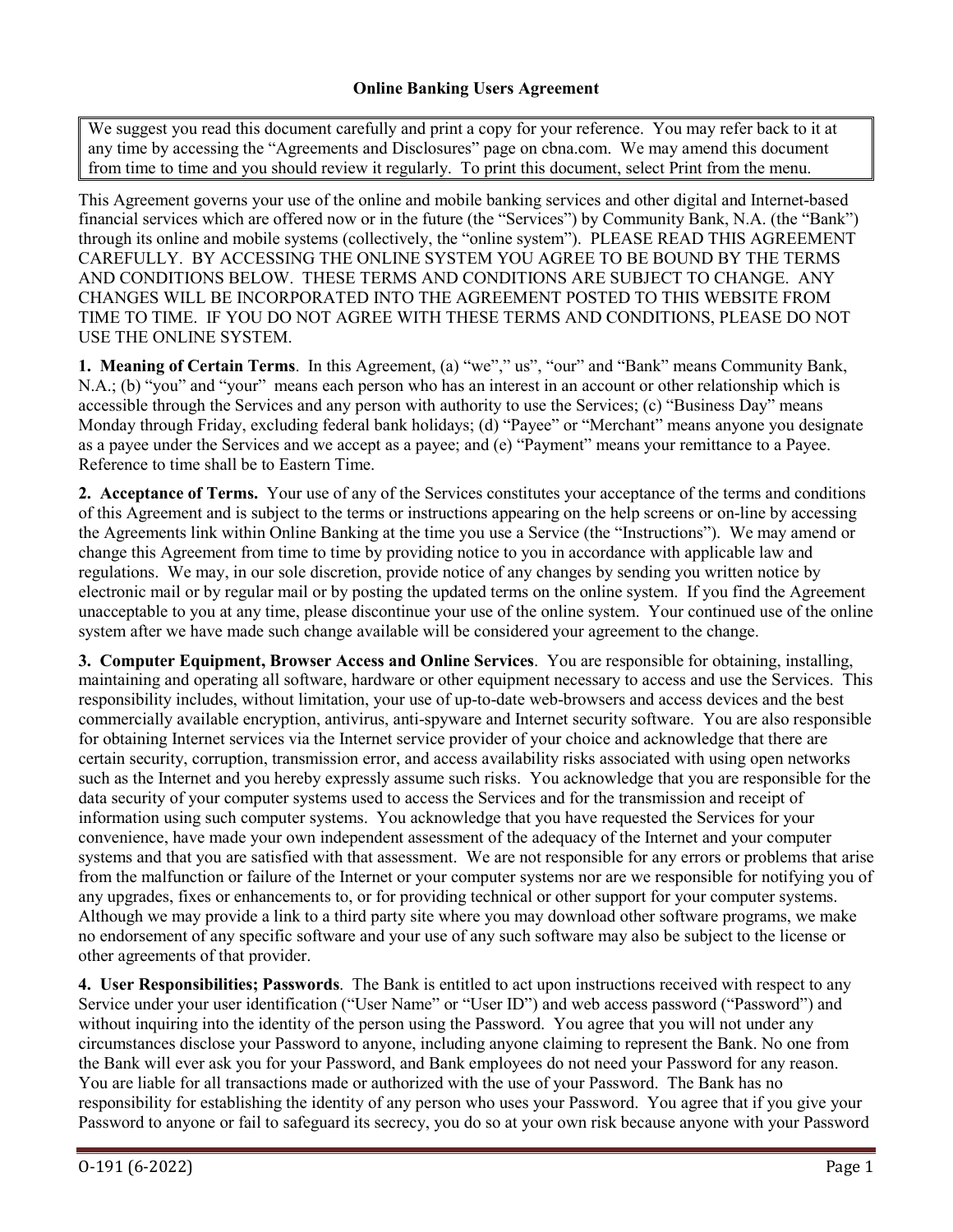will have access to your accounts. The Password can be changed within the Bank's online system, and we recommend and urge you to change your password at least every 90 days. You agree to immediately notify the Bank if you believe the secrecy of your Password has been compromised and you will immediately change your Password through the Bank's online system.

For joint accounts, each person must have a separate User Name or User ID and Password. Each person on a joint account will be liable for all transactions that are made on that account by all other joint holders of the account.

You agree to provide accurate and complete personal information and account information required to activate and utilize the Services and to keep your personal and account information up to date and accurate. You agree to protect the confidentiality of your Password and your account, not to disclose your Password to other parties, change your Password periodically, and to notify the Bank immediately of any unauthorized use of your password or account. You agree not to use the Services to conduct any business or activity or solicit the performance of any activity that is prohibited by law. You agree that your right to use the Services is personal to you, and may not resell or make any commercial use of the Services. In the event you want to update your electronic address, have questions about receiving disclosures, or need technical or other assistance concerning the disclosures, you may contact us by electronic mail at Corpcom@CBNA.com or by calling our Customer Care Center at 1-866-764-8638 during business hours.

**5. Security of Your Account Information**. You, as a customer, are responsible for providing security for your Online Bank account. Passwords must be kept private. You should make sure that no one is physically watching as Passwords are entered. It is important to remember to click "Log Off" after completing your Online Banking session. This will deter unauthorized access to your account if your computer is shared or available to others.

You should not leave your computer systems unattended with the browser running and a valid User Name or User ID and Password cached as anyone can gain access to the account. You should use precautions to keep computers clean and free of viruses that could be used to capture Password keystrokes.

You agree to indemnify and release the Bank from any and all liability, and agree not to make any claim against the Bank, or bring any action against the Bank, relating to their honoring or allowing any actions or transactions that were conducted under your User Name or User ID and Password subject to applicable rules and regulations.

**6. Non-Consumer Accounts**. Our Services are available for consumer and non-consumer customers, to access and maintain personal and business banking accounts. For purposes of this Agreement, consumer and nonconsumer accounts are defined in Regulation E issued by the Federal Reserve. Generally, a consumer account is an account that is used for personal, family, or household purposes; all other accounts are non-consumer accounts. Protections available under Regulation E apply only to consumer accounts.Non-consumer customers may use the Services by hereby agreeing that (a) only one User Name or User ID and Password will be established, (b) that the User Name or User ID and Password will be known only to the owner of the business, (c) that all deposit and loan accounts associated with the TIN or EIN will be displayed to the user via the online system, and (d) that you acknowledge and agree to the terms below.

Accepting Terms of the Business Online Access and User Agreement. Non-consumer customers should consider the Business Online Service for businesses which offers more robust capabilities and security features. By using or accessing the Business Online Service, you agree to be bound by the terms and conditions of the Business Online Access and User Agreement and its addendums, as applicable. The Business Online Access and User Agreement and its addendums are posted within the online system and can be accessed after logging onto the system by clicking the tab "Agreements." You should review the Business Online Access and User Agreement and its addendums regularly as they may be amended from time to time. Your acceptance of the revised terms and conditions along with the continued use of the Business Online service will indicate your consent to be bound by the Business Online Access and User Agreement and its addendums.

Risks for Non-Consumer Accounts. You acknowledge that the Bank offers the Business Online Service for business accounts which provides additional security features. Consumer banking is intended for individuals with consumer accounts. The Business Online Service provides additional built-in security features that are developed specifically for business and non-consumer customers and are not available in the Bank's personal banking online system. If you have not elected to subscribe to the Business Online Service, you have authorized the Bank to accept fund transfer instructions affecting your business accounts by our personal banking online system. You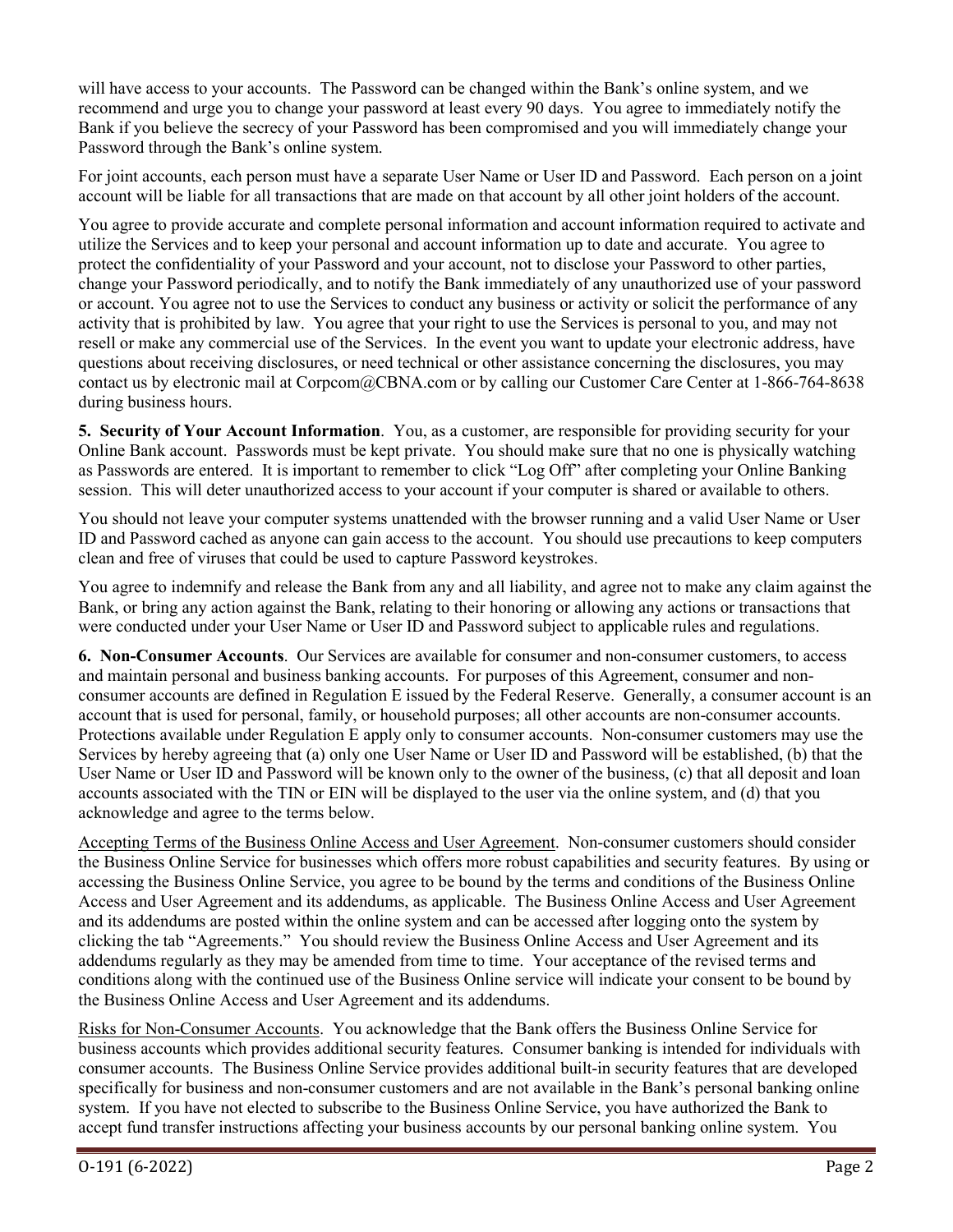acknowledge your responsibility for all funds transferred affecting your non-consumer accounts initiated using personal banking. The Bank shall have no duty to verify the identity of the person or persons using your personal online banking account to transfer funds and transact on your business account other than the standard authentication security procedures provided on the personal banking online system.

You shall at all times indemnify, defend and hold the Bank harmless from and against all actions, proceedings, claims or loss, damage, costs and expenses which may be brought against the Bank or incurred by the Bank and which shall have arisen in connection with the instructions transmitted by the Bank's personal banking online system relating to your business account.

**7. Account Types**. The Services are not intended for and should not be utilized by or for certain fiduciary accounts, accounts requiring two or more signatures, or accounts in the name of a child under 18 years of age. You acknowledge and agree that if you utilize the Services with such accounts, you accept all risk associated with such action and you release us from any liability resulting from such action. Each person on a joint account will be liable for all transactions that are made on that account. Each person on a joint account authorizes all transactions made by any other person on such account. Each person on a joint account agrees to be liable for the actions of the other person(s) on the account.

**8. Services Provided**. You may use the online system to access a variety of banking services. You may: (a) transfer funds between deposit accounts with the Bank; (b) obtain current balance and other deposit account information; (c) obtain loan account information; (d) borrow from your consumer credit line and deposit the funds into your deposit account; (e) make payments from your account to your consumer credit line, installment loan, or mortgage loan and various third parties; (f) request stop payments on checks you have written from your account; and (g) perform other services and transactions as may be offered from time to time.

**9. Service Fees**. General access to the Bank's online system is provided to you at no additional cost. However, you may incur fees if you use or obtain some of the Services. To learn more about such fees, please refer to the specific terms and conditions applicable to each product or Service. We reserve the right from time to time to add or modify charges and will notify you when we do so.

**10. Bank Will Act on Online Instructions**. By directing the Bank through the use of any of the Services initiated with your User Name or User ID and Password to transfer funds or make a payment of any kind, you authorize the Bank to withdraw from the designated account the amount of funds required to complete the transaction. In addition, any requests for new Services, instruction to change existing account information or Services, and other communications received by the Bank through the Internet shall constitute legal endorsements, and shall have the same force and effect as written instructions signed by you.

**11. Additional Terms Applicable to External Transfer Service**. Our External Transfer Service is currently offered at no charge. The External Transfer Service allows you to transfer funds between your deposit accounts at the Bank, and deposit accounts at other financial institutions. The External Transfer Service also allows you to make a loan payment to a Bank loan by transferring the funds from an account at another bank. You must enroll each external account that you wish to use for this External Transfer Service. All accounts requested to be used as part of this Service will be verified in accordance with the procedures of the Bank. The verification process must be completed by you prior to using the External Transfer Service. You will have seven (7) days after enrolling an account to complete the verification process. Verification instructions are displayed during the enrollment process.

Funds requested to be transferred will be debited/credited to your Bank account, on the Business Day following the day you initiate the transfer, provided you have met the Bank's cutoff time for submitting external transfers. In the case of a future dated or recurring transfer, these time limits will be the Business Day following the scheduled date of the transfer. The cutoff time for initiating transfers is 4:00 p.m. Funds requested to be transferred will be debited/credited to the external account according to the receiving financial institution's availability of funds policy and transaction processing schedule.

Requests for immediate transfers of funds cannot be cancelled. Future dated and recurring transfers can generally be canceled on the online system by 4:00 p.m. on the Business Day prior to the scheduled transfer date. Transfers are subject to limits as set from time to time by the Bank. The following limits shall apply unless otherwise agreed upon by you and the Bank: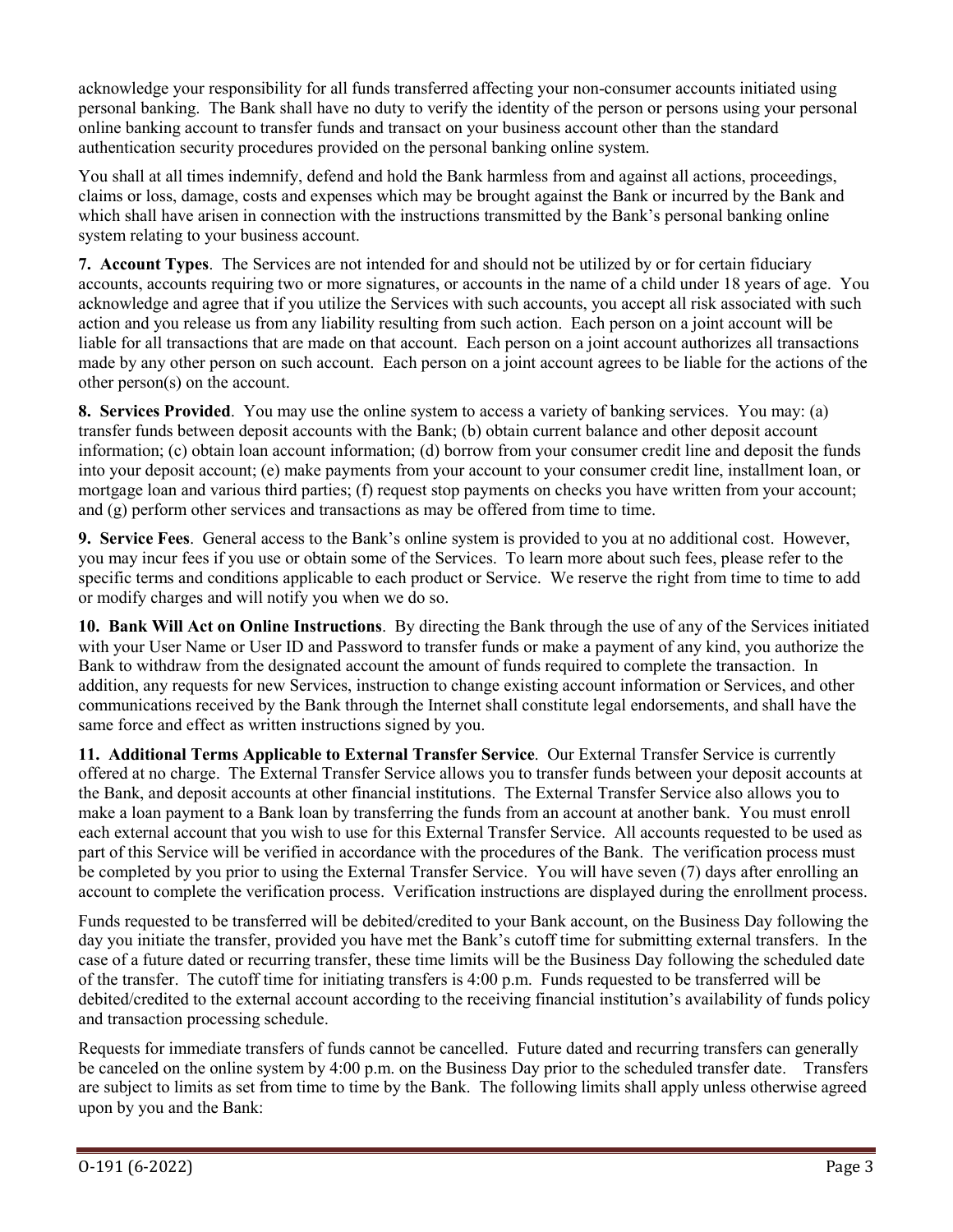- (a) One inbound transfer per day not to exceed a total of \$1,000
- (b) One outbound transfer per day not to exceed a total of \$1,000

The above limits apply to the total of all financial institution-to-financial institution transfers of a specific type for all accounts enrolled in the External Transfer Service. We may change your dollar limits and transfer limits at any time.

In connection with the External Transfer Service, you represent and warrant to us that: (a) you are the owner of both the eligible account(s) at the Bank and the other financial institution; (b) you have all necessary authority and rights to register for the External Transfer Service and to initiate funds transfers to and from the Bank to eligible accounts at the Bank and the external bank accounts; (c) you are an individual consumer and the External Transfer eligible account(s) and external bank accounts are held and used by you solely for personal, family or household purposes, and are not held or used in connection with any business enterprise; and (d) you will not use the External Transfer Service for any purpose or activity that is in violation of any federal or state law, rule, statute or regulation, including the rules of any payment system used to process your instructions for an External Transfer.

The Bank and the financial institution(s) holding the external bank account(s) may rely on the representations and the authorizations provided by you in this Agreement without investigation. We will use the Automated Clearing House ("ACH") network in order to initiate the electronic debits and credits to your External Transfer eligible account and the external bank accounts to process a transfer instruction. We may use other methods to process a transfer instruction, including a book transfer or wire transfer.

We make no representation or warranty to you that the financial institution that holds the external bank account will properly credit or debit funds arising from an incoming or outgoing funds transfer to or from your external bank account or will honor any instruction to credit or debit your external bank account.

The Bank will not be liable for any losses or resulting charges due to transactions not processed timely, or for any transactions processed with the user's valid credentials.

**12. Additional Terms Applicable to Bill Payment Service.** Through the online system you may subscribe to our optional Bill Payment Service (the "Bill Payment Service"). The Bill Payment Service allows you to schedule Payments through our online system for current, future, and recurring bills from your designated checking account with us in accordance with this Agreement. Use of the Bill Payment Service indicates acceptance of terms and conditions set forth herein. The terms and conditions may be amended from time to time.

Requirements and Restrictions. Requirements for dual signatures on checks do not apply to any bank account or Services, including but not limited to the Bill Payment Service. To subscribe to the Bill Payment Service, you must have at least one checking account with the Bank, and this account must be in good standing with us in accordance with our criteria. We will not permit you to use a money market or savings account as your designated Bill Payment account because the number of transfers from those types of accounts are limited. You are solely responsible for controlling the safekeeping of and access to your Bill Payment Service information. You are liable for all transactions you make, or that you allow another person to make (whether or not authorized by you), even if that person exceeds his or her authority.

Payee Designation. You can use the Bill Payment Service to make payments to almost any Payee or Merchant you desire, including individuals, local service providers, utilities, credit cards, to make mortgage and loan payments, or charitable donations. The Bill Payment Service cannot be used to make payments for the following: (i) Payees located outside the United States; (ii) tax or other payments to the Internal Revenue Service or any state, local or other governmental agency; (iii) court-ordered payments (e.g., child support or alimony); or (iv) in connection with any unlawful activity or purpose (e.g., gambling). If you use the Bill Payment Service to make governmental, court-ordered or certain other payments, we shall not be responsible for any penalties, interest, late fees or other similar amounts you may be assessed as a result of delays in the delivery, or the non-delivery of the Payment, or the delayed or improper crediting of the Payment. We reserve the right to refuse to make a Payment to a particular Payee or categories of Payees through the Bill Payment Service. You agree to indemnify, defend, and hold Bank harmless for any loss, damage, or expense (including reasonable attorney fees) arising from or related to your impermissible use of the Bill Payment Service.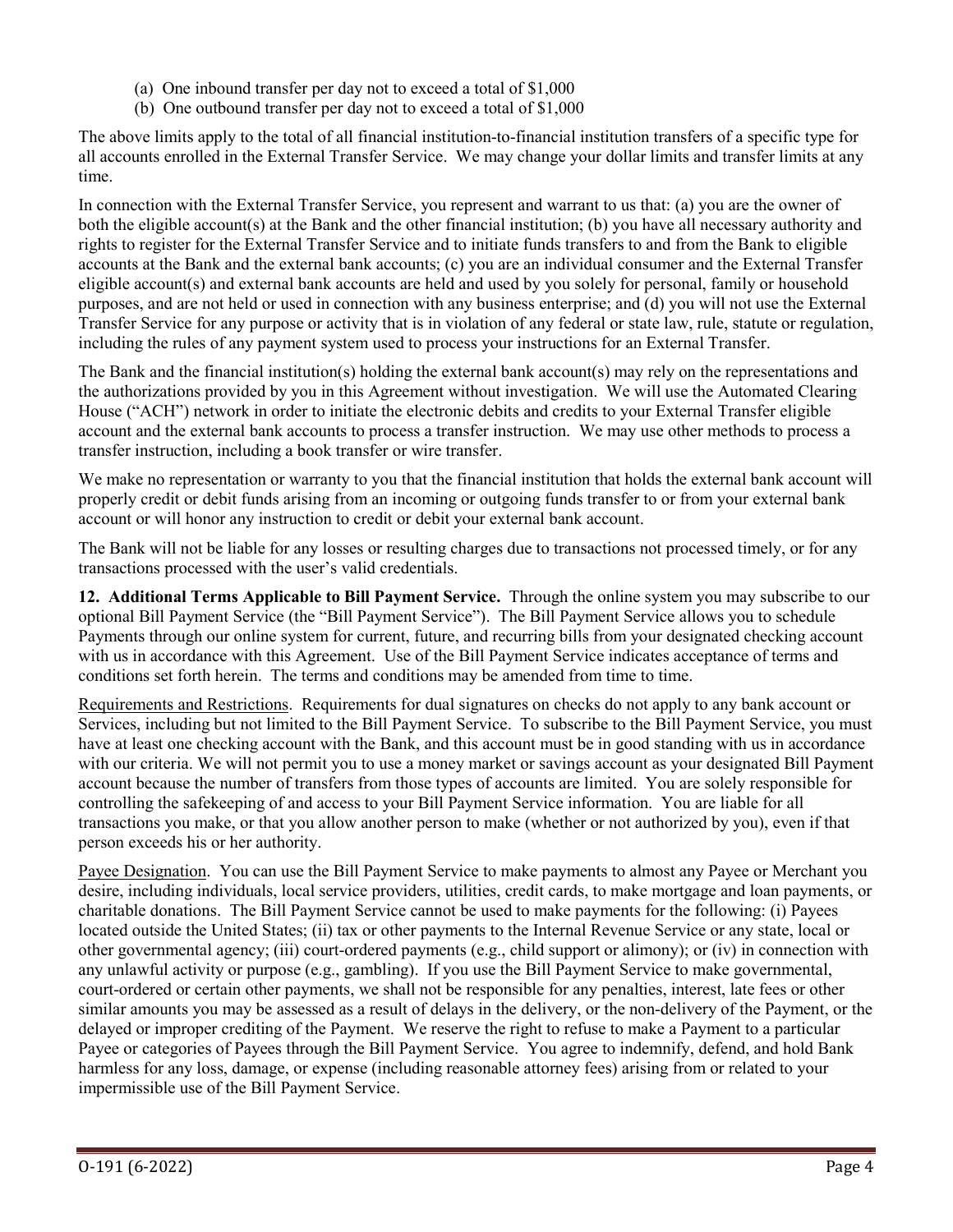By furnishing the Bank with the names of your Payees and their addresses, you authorize us to follow the payment instructions provided. When we receive a payment instruction for the current date or a future date, we will remit the funds to the Payee on your behalf from the funds in your designated account on the date you have instructed them to be sent ("Payment Date"). We are not obligated to pay funds from your account if the available account balance is insufficient to cover the Payment. You may incur additional fee(s) (overdraft or other NSF fees) associated with a requested Payment when the funds in your designated account are not available. Please refer to the Bank's Availability of Funds and Overdraft and Unavailable Funds Practices Disclosures for additional details.

We are not responsible if a Payment cannot be made due to incomplete, incorrect or outdated information provided by you regarding a Payee, or if you attempt to pay a Payee that is not on your Payee accounts list.

Making/Scheduling Payments. You may use the Bill Payment Service to authorize recurring payments or nonrecurring (single) Payments. A non-recurring (single) Payment will be processed on the Business Day (generally Monday through Friday, except certain holidays) that you designate as the Payment's processing date, provided the Payment is submitted prior to the daily cut-off time on that date. The daily cut-off time is 3:00 pm Eastern Time. A single Payment submitted after the cut-off time on the designated process date will typically be processed on the next Business Day. If you designate a non-business date (generally weekends and certain holidays) as the Payment's processing date, the Payment will be processed on the first Business Day following the designated processing date.

When a recurring payment is processed, it is automatically rescheduled by the system. Based upon your selected frequency settings for the Payment, a processing date is calculated for the next occurrence of the Payment. If the calculated processing date is a non-business day (generally weekends and certain holidays), it is adjusted based upon the following rules:

- If the recurring Payment's "*Pay Before"* option is selected, the processing date for the new occurrence of the Payment is adjusted to the first Business Day prior to the calculated processing date.
- If the recurring Payment's *"Pay After"* option is selected, the processing date for the new occurrence of the Payment is adjusted to the first Business Day after the calculated processing date.

*Note*: If your frequency settings for the recurring Payment specify the  $29<sup>th</sup>$ ,  $30<sup>th</sup>$ , or  $31<sup>st</sup>$  as a particular day of the month for processing and that day does not exist in the month of the calculated processing date, then the last calendar day of that month is used as the calculated processing date.

We limit the amount of each individual Bill Payment to a company, transaction to \$15,000. Lower limits are established for Person to Person payments. The Payment method may be electronic or by check. Payments must be scheduled at least five (5) Business Days for check payments and two (2) Business Days for electronic payments prior to the due date to allow adequate time for the Payment to reach the Payee. The due date is the date the Merchant has designated for Payment, and should not be adjusted for any grace period or late date accommodations the Merchant may provide. Due to factors beyond our control such as the U.S. Mail and payment processing at the Merchant, it is not guaranteed that a Payment will post by the fifth Business Day (or second day, if issued electronically).

Any Payments made with the Bill Payment Service require sufficient time for your Payee to credit your account properly. **To avoid incurring a finance charge or other charge, you must schedule a Payment sufficiently in advance of the due date of your Payment. If you fail to schedule your Payment according to the recommended timeframe, we will not be responsible for any late fees or finance charges. We will not be liable if any third party, through whom any Payment is made, fails to properly transmit the Payment to the intended Payee.**

You agree to have available collected funds on deposit in the account you designate in amounts sufficient to pay for all Payments requested, as well as any other payment obligations you have with us. We reserve the right, without liability, to reject or reverse a Payment if you fail to comply with this requirement or any other terms of this Agreement. If you do not have sufficient funds in your designated account and we have not exercised our right to reverse or reject a Payment, you agree to pay for such payment obligations on demand. You further agree that we, at our option, may charge and/or set off any of your accounts with us to cover such payment obligations. Please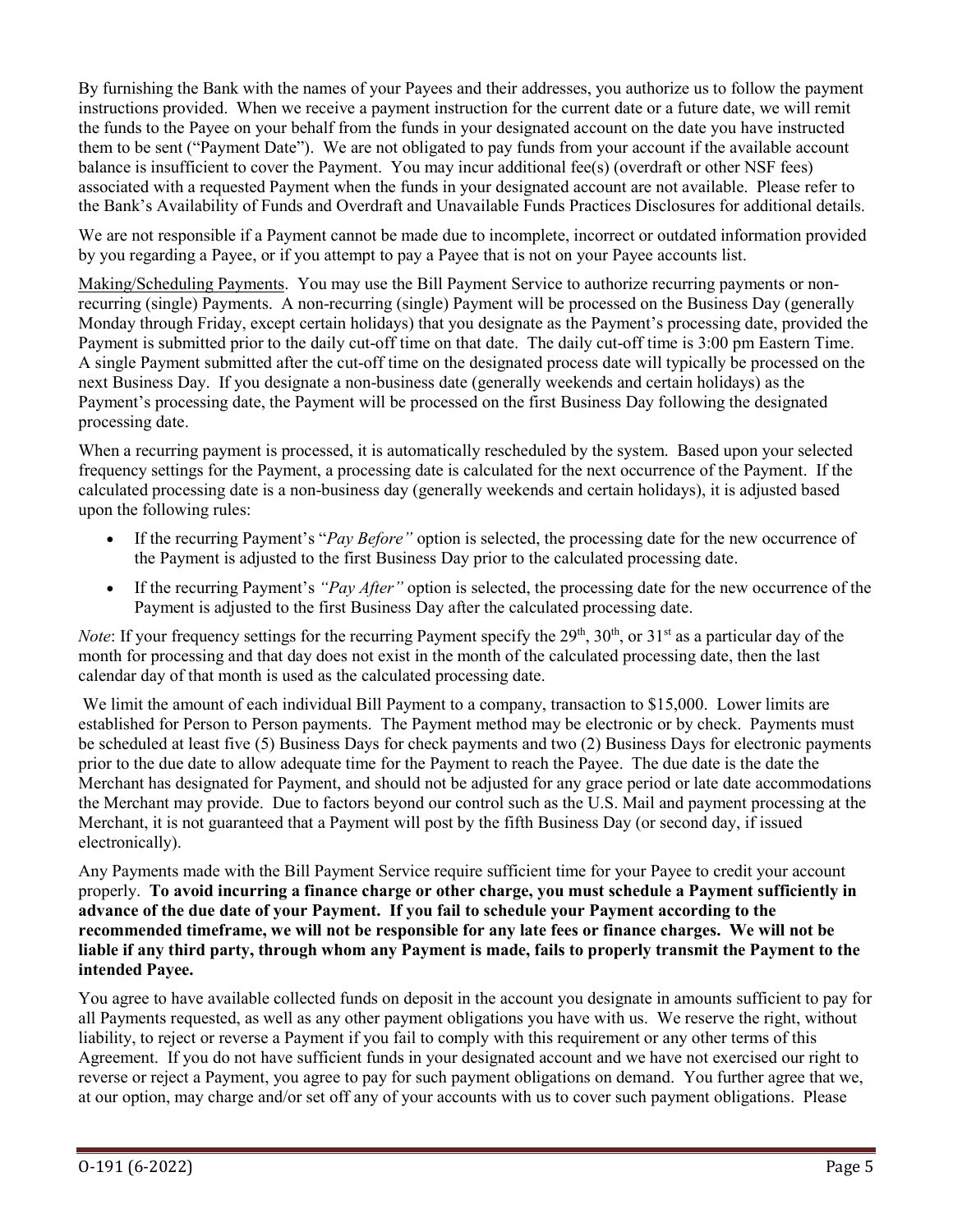refer to the Bank's Account Agreement-Terms and Conditions, Availability of Funds, and Overdraft and Unavailable Funds Practices Disclosures for additional details.

Change or Delete Payments/Stop Payments. A Payment can only be changed or cancelled while it is pending. We shall not be liable to you for a cancel or stop payment request if your request is not presented to us with adequate time to cancel or change the Payment request. Once the Payment has cleared, you can no longer stop or cancel payment.

Safeguarding Your Information; Limitations. As with other Services, you are solely responsible for controlling the safekeeping of and access to your Bill Payment Service information. You are liable for all transactions made with your User Name or User ID and Password. If you want to terminate another user's authority to use the Bill Payment Service on your behalf, you must change your User Name or User ID and Password. In the event that you believe you have experienced unauthorized access to the Bill Payment Service, notifying us immediately at 1- 866-764-8638 of the unauthorized access, identifying any Payments made or potential Payments scheduled, and changing your User Name or User ID and Password is the best method to reduce your possible losses.

You are responsible for any Payment request made that contains an error or is a duplicate of another Payment. We are not responsible or liable for any Payment if you did not properly follow the instructions for making the Payment. We are not liable for any failure to make a Payment if you fail to promptly notify us after you learn that you have not received credit from a Payee for a Payment. We are not responsible for your acts or omissions or those of any other person, including, without limitation, any transmission or communication facility, and no party shall be deemed to be our agent.

## **In any event, we will not be liable for any special, indirect, consequential, incidental or punitive losses, damages or expenses in connection with the Bill Payment Service, even if we have knowledge of the possibility of them. We are not liable for any act, failure to act or delay in acting if it is caused, in whole or in part, by reasons beyond our reasonable control.**

Termination of Bill Payment Service. We reserve the right to terminate your use of the Bill Payment Service at any time without prior notice to you. If, for any reason, you should want to terminate your use of our Bill Payment Service, we recommend that you cancel all future Payments and transfers at the same time you terminate the Bill Payment Service, either by deleting Payments yourself, or by contacting the Bank at the following address:

Community Bank, N.A. Customer Care Center 1 Tallman Road Canton, New York 13617

We are not responsible for any Payment made before we have a reasonable opportunity to act on your termination notice and we will not be responsible for any Payee's refusal to return any duplicate payments made as a result of your untimely notice. You remain obligated for any and all Payments made by us on your behalf through the Bill Payment Service.

**13. Additional Terms Applicable to eStatement Service.** By enrolling in Bank's eStatement service (the "eStatement Service"), you agree to access the periodic statements, certain account disclosures and other materials for your selected accounts electronically via a link contained in an email notification. After your enrollment, you will no longer receive paper statements for those accounts that you have enrolled. When your eStatements are ready, we will send you an email that your statement or notice is available, and you will be able to access it securely via a link contained in the email using your User Name or User ID and password. You may also access your statement or notice after you log in to the Service by selecting the account you wish to view then clicking on "Documents." Disclosures and other types of notices may be provided through a link in your email or attached to your eStatement. Use of the eStatement Service indicates acceptance of terms and conditions set forth herein. The terms and conditions may be amended from time to time.

As part of your enrollment in the eStatement Service, you choose to receive the following information electronically for the accounts you select, if available: periodic statements; annual percentage yields; fees and other terms of your deposit accounts; change-in-terms notices; disclosures required by applicable Federal and State laws, rules and regulations; and such various other notices as you may select for delivery via the eStatement Service in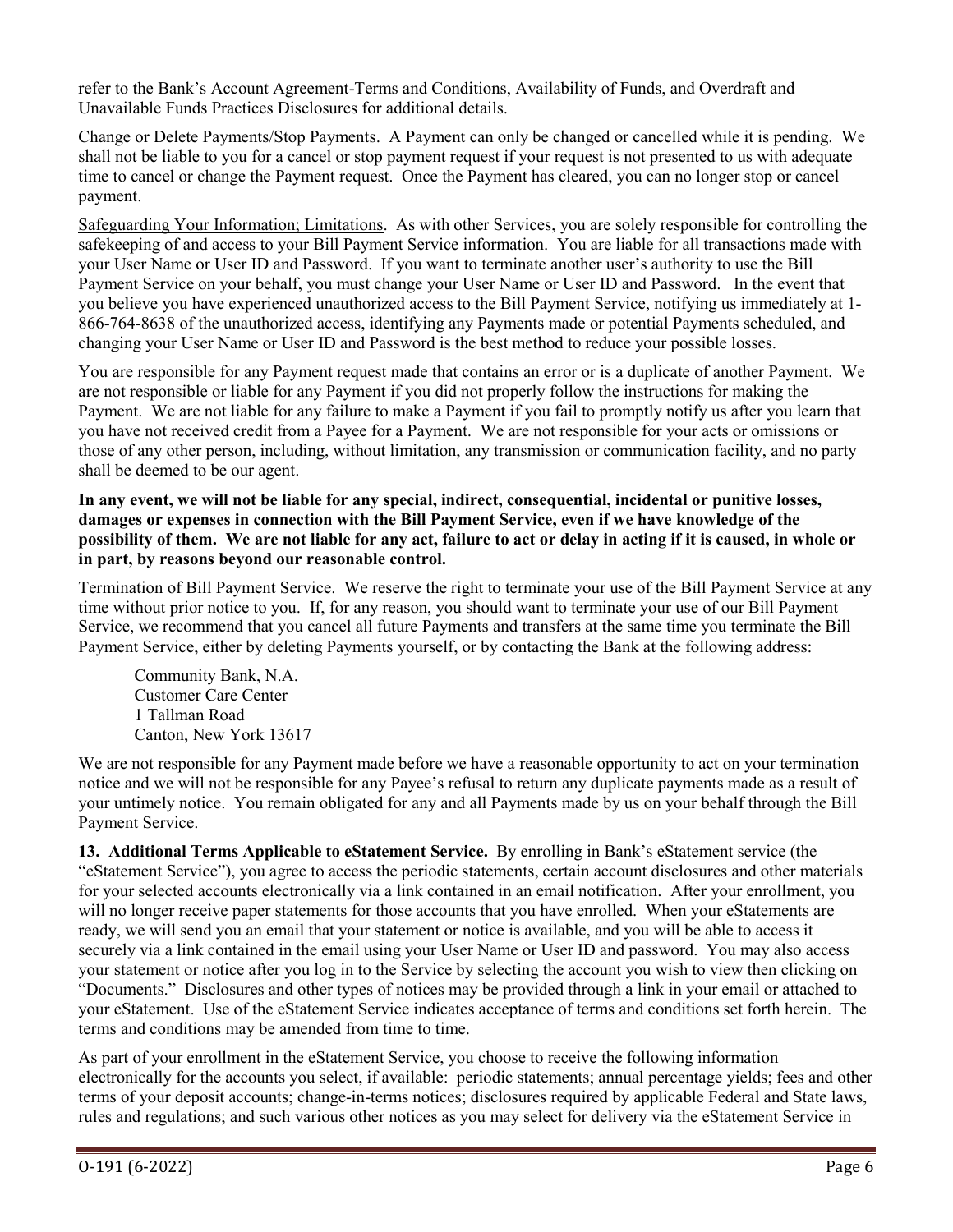the future. All rules, regulations, terms and conditions regarding statements will continue to apply to such statements whether they are delivered electronically or otherwise. Upon enrollment, you agree to electronically receive documents including disclosures and notices we may provide to you, as applicable, including but not limited to, the Account Agreement, Truth-in-Savings Disclosures, Fee Schedule, Availability of Funds Disclosures, and Initial and Annual Privacy Notices. Certain notices, including amendments to this Agreement, may be posted on the Services' website or at www.cbna.com, in lieu of being provided through the eStatement Service process.

Upon your enrollment in the eStatement Service, your consent shall remain valid until such time as you exercise your right to revoke this consent. Consent to receive transactions, Bank disclosures and notices electronically apply to all records during the lifetime of your account although not all communications may be available in electronic form. Your eStatement Service may be discontinued if the email notice is returned undeliverable for any reason. You are responsible for keeping your email address updated. You may request a paper copy of any document sent to you electronically. You may request a copy by contacting us as by electronic mail at Corpcom@CBNA.com, or by calling the Customer Care Center at 1-866-764-8638 during business hours. Fees may be assessed for paper copies of transactions. Transactions involving your deposit account, including checking account stop payment requests, will be subject to the Account Agreement- Terms and Conditions and all other applicable agreements and policies of the Bank.

You have the right to withdraw your consent to receive account statements electronically at any time by discontinuing the eStatement Service through your Service settings. We retain the right to discontinue the eStatement Service at any time. Should your eStatement Service be discontinued, we will resume the paper delivery of your statements and other documents, as applicable, via the United States Postal Service to the most current address we have on file.

We will use commercially reasonable measures, consistent with industry standards, to maintain a reasonable level of security over the information contained in electronically delivered documents. One of the main security features for our eStatement Service is the unique combination of your User Name or User ID and Password. It is important that you protect the security of your User Name or User ID and Password by keeping them secret. By entering into this Agreement and using the eStatement Service, you agree to protect the security of your User Name or User ID and Password, and any other numbers, codes, PINs, security phrases, marks, signs, keys or other means of identification that may be developed or established by us from time to time for eStatement or Online Service users.

To receive your eStatement electronically, you will need access to a computer as set forth in Section 3 of this Agreement. The most recent version of Adobe Acrobat Reader® is required to open and view your eStatement(s) and notice(s).

Statements will be available for ninety (90) calendar days via the secure email to view, print or download and save to your personal computer. You may also access your eStatement online for eighteen (18) months. The period of availability begins on the date you are notified about the eStatements availability and not from the date you access such eStatement. You will need access to a printer or the ability to download and archive the document to your computer in order to keep copies for your records. You are responsible for providing us with updated information for electronic communication with you, including any changes in your email address or other information.

**14. Additional Terms Applicable to Electronic Delivery of Tax Documents**. By consenting to the electronic delivery of tax documentation through the online system, you affirmatively consent to the delivery of any tax forms and reports which we are required or permitted to deliver via electronic delivery, including but not limited to forms in the 1098 and 1099 series ("Tax Documents"). You will receive a paper copy of Tax Documents, unless you optout of paper delivery by changing your preferences under "Sign Up/Changes" on the Document link for that account. Each of the following applies to the electronic delivery of Tax Documents:

- Paper Tax Documents Available; Not Required to Receive Electronically. You are not required to electronically receive Tax Documents and you will receive a paper copy of the Tax Documents unless you affirmatively elect to receive the documents electronically by selecting Tax Documents under "Sign Up/Changes" on the Documents Page of the online system.
- Withdrawal of Consent. You may withdraw your consent to electronic delivery of Tax Documents at any time by unselecting Tax Documents under "Sign Up/Changes" on the Documents Page of the online system. You may also change your preferences regarding electronic delivery of Tax Documents from time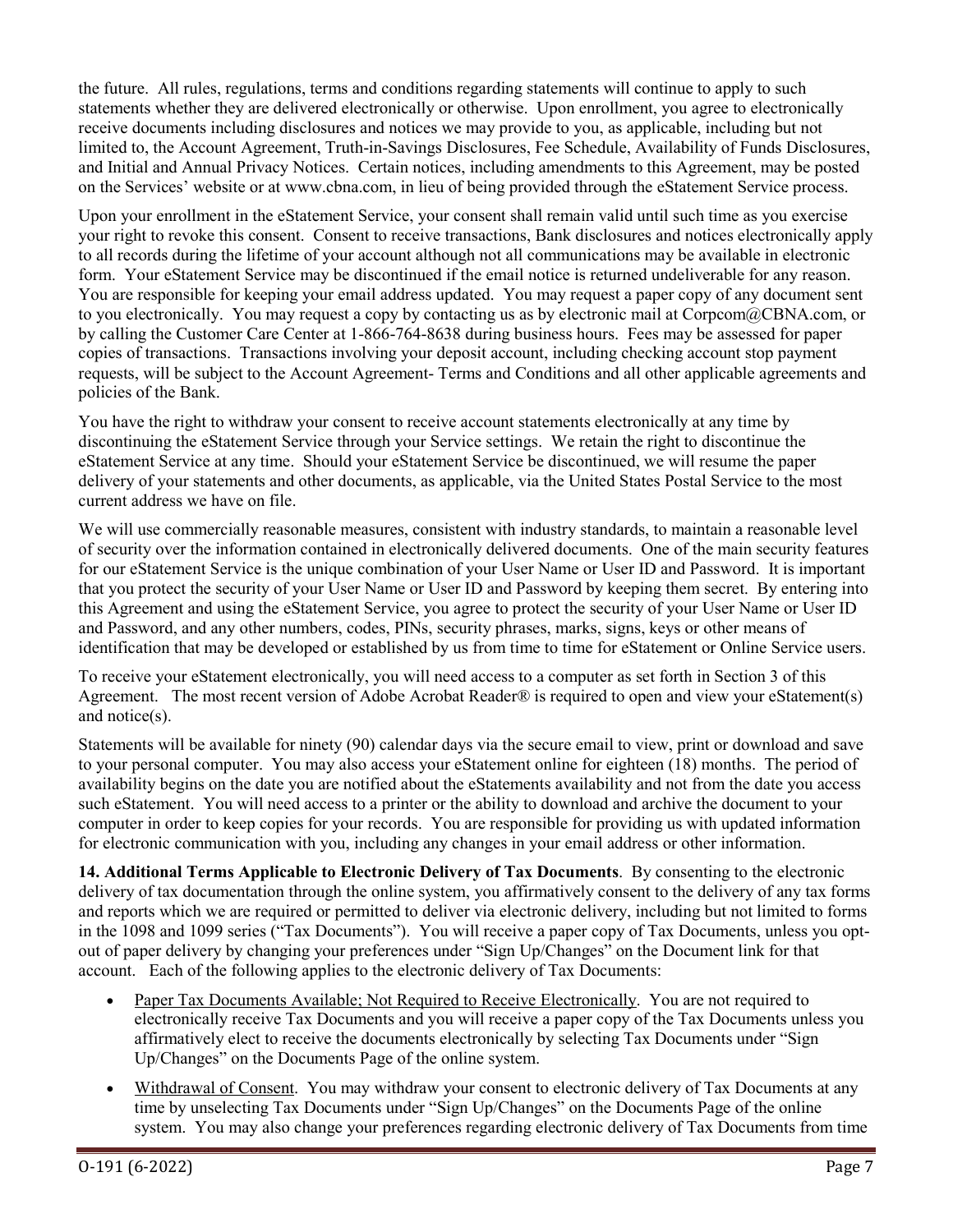to time without withdrawing your consent. Withdrawal of consent to electronic delivery of Tax Documents will not include Tax Documents previously provided through electronic delivery; such Tax Documents may continue to be provided online for the applicable posting period. Upon your request, we will confirm your withdrawal request and the date on which it takes effect in writing (either electronically or on paper). If you withdraw your consent, we will send you paper copies of any additional Tax Documents we are required to provide.

- Duration of Consent. Your election to electronically receive Tax Documents allows us to use electronic delivery to deliver any Tax Document which we are legally permitted to provide to you now or at any time in the future until such time that you withdraw your consent.
- Availability of Printed Copies. You may receive a paper copy of any Tax Document free of charge by requesting a paper copy of such Tax Document by contacting Corpcom@CBNA.com, or by calling the Customer Care Center at 1-866-764-8638 during business hours. Requesting a paper copy of a Tax Document will not be treated as a withdrawal of your consent to receive electronic copies.
- Time Period of Availability. The delivery of Tax Documents through electronic delivery may be terminated at any time by us. Further, we may make certain Tax Documents available electronically only for a limited time. Currently, such period of time for most Tax Documents is from January 31<sup>st</sup> or February 15<sup>th</sup>, as applicable, of the relevant year until October  $15<sup>th</sup>$  of such year. Certain Tax Documents may be available electronically for a longer time. Certain Tax Documents that are provided electronically may have to be printed out and attached to a federal, state or local income tax return.
- Updating Your Information for Electronic Delivery. If you need to update any information relevant to electronic delivery of Tax Documents, you may request that such information be updated by providing an updated email under "Email Settings" on the Document Page of the online system or by calling the Customer Care Center at 1-866-764-8638 during business hours.
- Notification of Delivery. We will notify you when each Tax Document is available electronically by sending you an email. We will notify you if we are unable to deliver any Tax Document electronically.
- Hardware and Software Requirements. A description of the hardware and software required to access, print, and retain Tax Documents are set forth in Section 3 of this Agreement. The most recent version of Adobe Acrobat Reader® is required to open and view your Tax Documents. If our hardware or software requirements change, we will notify you of the changes by amending this Agreement. Your continued use of the Services after receiving notice of the change is reaffirmation of your consent to receive the Tax Documents electronically. Please note that software that is not current (e.g., outdated Internet browsers or antivirus programs) may present higher security risks and may increase the risk of a potential loss to you.

**15. Additional Terms Applicable to Financial Management Software Users.** The Financial Management Software Service ("FMS Service") allows you to use personal financial management software ("FMS Software"), such as Microsoft® Money, Quicken®, or QuickBooks®, to access the online system to access account information such as balance and transaction history. This section sets forth additional terms and conditions that apply whenever you use or permit any other person(s) or entity to use the FMS Service. The terms and conditions contained in this section are limited to use of the FMS Service, and do not include use of products and services directly accessible through the online system without the use of FMS Software. The Bank's online system utilizes current releases of Microsoft® Money, Quicken® and QuickBooks®, as may be made available from time to time from the respective software manufacturer. You are responsible for obtaining and maintaining any software that is required for operation of the FMS Service.

The FMS Service. Information about activity is synchronized between your FMS Software and our website. You may access such information directly through the online system. Information via your FMS Software may differ from the information that is available directly through the online system. Information available directly through the online system may not be available via your FMS Software, may be described using different terminology, or may be more current than the information available via your FMS Software. The method of entering instructions via your FMS Software may also differ from the method of entering instructions directly through the online system. We are not responsible for such differences, whether or not attributable to your use of FMS Software.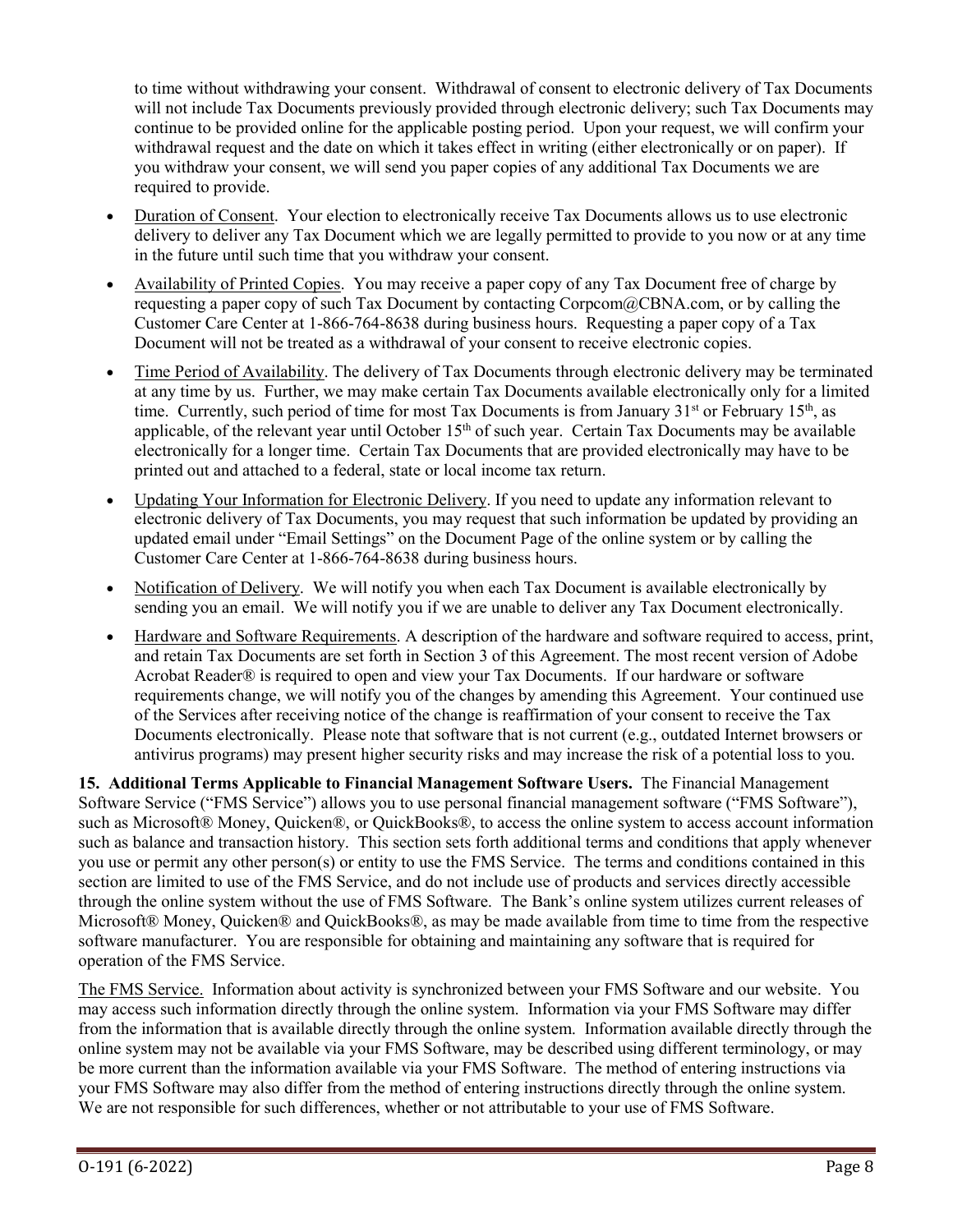Cancellation of Your FMS Service. You can cancel the FMS Service by calling the Customer Care Center at 1- 866-764-8638 during business hours. When you call us, we may also require you to put your request in writing. When you cancel the FMS Service, you will no longer be able to access any of your FMS Service features via your FMS Software.

**16. Additional Terms Applicable to Mobile Banking Services**. Mobile Banking is a personal financial information management service ("Mobile Banking Services") that allows you to access our online system and Services in a limited manner, including but not limited to, access account information, make payments to Payees you have previously established through our Services, process deposits remotely, and make transfers between your accounts that are available to you through the Services. We offer a Mobile Banking Service that you can access using your mobile devices. To access our Mobile Banking Service you must download the "CBNA" application from your mobile device's application store. If you need assistance, please contact us by emailing Corpcom@CBNA.com, or by calling the Customer Care Center at 1-866-764-8638 during business hours. You must use a compatible and supported mobile phone and/or other compatible and supported wireless device. Use of the Mobile Banking Service indicates acceptance of terms and conditions set forth herein. We reserve the right to modify, change or upgrade the scope of the Mobile Banking Services without notice and at any time. We reserve the right to refuse to make any transaction you request through Mobile Banking. You agree and understand that Mobile Banking may not always be accessible or may have limited utility. Service may be limited over some mobile networks, such as while roaming. When you register for Mobile Banking, designated accounts and Payees linked to your Online Banking account will be accessible through the Mobile Banking Services.

Use of Services. You accept responsibility to understand the terms and conditions of this service and how to use Mobile Banking before you actually do so. You accept responsibility to know how to properly use your wireless device. In the event of modifications, changes or upgrades in the Mobile Banking Services or your devices, you are responsible for making sure that you understand how to use Mobile Banking and the device as modified. Without limiting your responsibilities under the Agreement, you are responsible for obtaining, installing, maintaining and operating all software, hardware, passwords or other equipment necessary to access and use the Mobile and Online Banking Services. This responsibility includes, without limitation, your use of up to date web-browsers and access devices and the best commercially available encryption, antivirus, anti-spyware and Internet security software. We will not be liable to you for any losses caused by your failure to properly use Mobile Banking or your wireless device.

Consumer Use Only. The personal banking online system and the Mobile Banking Services are intended for individuals with consumer accounts as defined by Regulation E. Mobile Banking Services are only offered through the personal banking online system and are not intended for non-consumer accounts. You acknowledge that the Bank offers a Business Banking Service known as "Business Online" for non-consumer accounts which provides additional security features. Non-consumer customers who use the personal banking online system and the Mobile Banking Services authorize the Bank to accept fund transfer instructions affecting non-consumer accounts and do so at their own and sole risk. You acknowledge your responsibility for all funds transferred affecting your nonconsumer accounts initiated using the personal banking online system and Mobile Banking Services. The Bank shall have no duty to verify the identity of the person or persons using your personal Online or mobile banking account to transfer funds and transact on your non-consumer account other than the standard authentication security procedures provided for our personal banking online system.

Relationship to Other Agreements. You agree that when you use Mobile Banking, except where expressly modified by this Agreement you will remain subject to the terms and conditions of all your existing agreements with us and our affiliates. You also understand and agree that you will continue to be subject to the terms and conditions of your agreements with any unaffiliated service providers, including but not limited to, your mobile service carrier or provider (e.g., AT&T, Verizon, Sprint, T-Mobile, etc.), and that this Agreement does not amend or supersede any of those agreements. You understand that those agreements may provide for fees, limitations and restrictions which might impact your use of Mobile Banking (for example, your mobile service carrier may impose data usage or text message charges for your use of or interaction with Mobile Banking, including receiving Mobile Banking text messages, or other use of your wireless device when using the products and services provided by Mobile Banking), and you agree to be solely responsible for all such fees, limitations and restrictions. You agree that only your mobile service carrier or provider is responsible for its products and services, and that your mobile service carrier is not the provider of Mobile Banking. Accordingly, you agree to resolve any problems with your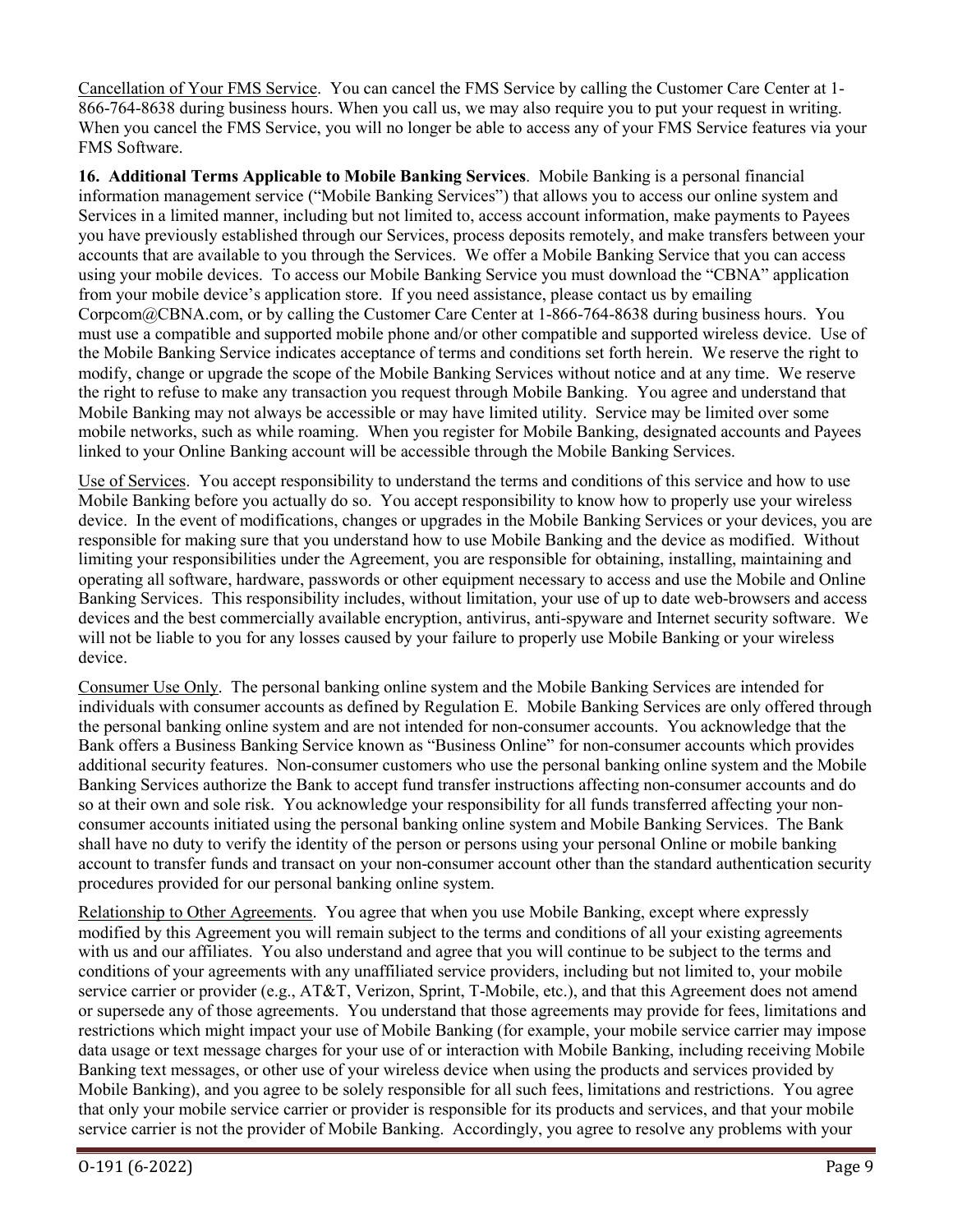carrier or provider directly with your carrier or provider without involving us. You also agree that if you have any problems with Mobile Banking you will contact us directly.

Your Instructions through Mobile Banking. Instructions received by the Bank through the use of Mobile Banking, to transfer funds or make a payment of any kind, shall be deemed your authorization to the Bank to withdraw the funds from the designated account required to complete the transaction. You shall at all times indemnify, defend and hold the Bank harmless from and against all actions, proceedings, claims or loss, damage, costs and expenses (including reasonable attorney fees) which may be brought against the Bank or incurred by the Bank in connection with the instructions received by the Bank's system relating to your account.

Communications through Mobile Banking. You agree that we and our service providers may send you by e-mail, text and other methods, communications relating to Mobile Banking including without limitation welcome messages, information and requests for information relating to the use of Mobile Banking, as well as other permitted communications. You agree to use Mobile Banking carefully, to keep your Password confidential and secure and not share it with others, to check your statements and transactions regularly, to report any errors to us promptly, and to cancel your participation immediately in Mobile Banking should you observe any material errors in the Mobile Banking Services.

Termination of Mobile Banking Service. You may terminate your participation in the Mobile Banking Service by calling the Customer Care Center at 1-866-764-8638. We reserve the right to change or cancel Mobile Banking at any time without notice. We may also suspend your access to Mobile Banking at any time without notice and for any reason, including but not limited to, your non-use of Mobile Banking Services. You agree that we will not be liable to you or any third party for any modification or discontinuance of Mobile Banking.

**17. Additional Terms Applicable to Mobile Deposit.** The Bank offers a mobile deposit service ("Mobile Deposit Service") which is designed to allow you to make deposits to your checking, savings, or money market savings accounts from home or other remote locations by scanning checks and delivering the images and associated deposit information to the Bank. Use of the Mobile Deposit Service indicates acceptance of terms and conditions set forth herein. The terms and conditions may be amended from time to time.

Limitation of Service. When using the Mobile Deposit Service, you may experience technical or other difficulties. We will attempt to post alerts on our website or send you a text message to notify you of these interruptions in service. We cannot assume responsibility for any technical or other difficulties or any resulting damages that you may incur. Some of the Mobile Deposit Services have qualification requirements, and we reserve the right to change the qualifications at any time without prior notice. We reserve the right to change, suspend or discontinue the Mobile Deposit Services, in whole or in part, or your use of the Mobile Deposit Services, in whole or in part, immediately and at any time without prior notice to you.

Fees for Mobile Deposit Service. A fee may be charged for the Mobile Deposit Service and you are responsible for paying such fees. Any fee that is charged will be disclosed prior to your deposit. The Bank may change the fees for use of the Mobile Deposit Service at any time by posting the revised fees in accordance with the Account Agreement-Terms and Conditions.You authorize us to deduct any such fees from any Bank account in your name.

Eligible Items. You agree to scan and deposit only "checks" as that term is defined in the Federal Reserve's Regulation CC ("Reg. CC"). When the image of the check transmitted to the Bank is converted to an Image Replacement Document for subsequent presentment and collection, it shall thereafter be deemed an "item" within the meaning of Articles 3 and 4 of the Uniform Commercial Code. Furthermore, you agree that you will not scan and deposit any of the following types of checks or other items which shall be considered ineligible items:

- 1. Checks payable to any person or entity other than the person or entity that owns the account into which such check is being deposited.
- 2. Checks containing an alteration on the front of the check or item, or which you know or suspect, or should know or suspect, are fraudulent or otherwise not authorized by the owner of the account on which the check is drawn.
- 3. Checks payable jointly, unless deposited into an account in the name of all payees.
- 4. Checks previously converted to a substitute check, as defined in Reg. CC.
- 5. Checks drawn on a financial institution located outside the United States.
- 6. Checks that are remotely created checks, as defined in Reg. CC.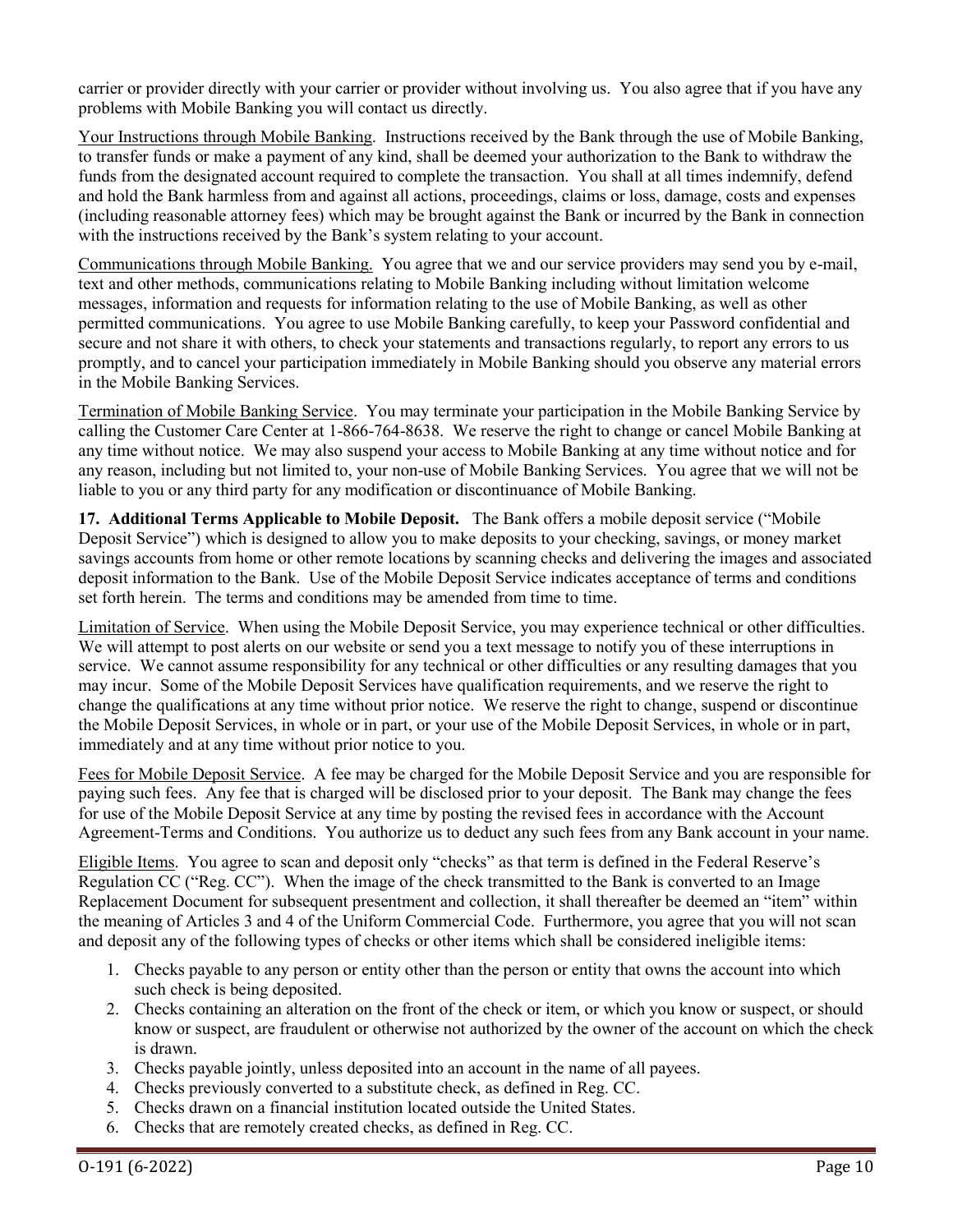- 7. Checks not payable in United States currency.
- 8. Checks dated more than six (6) months prior to the date of deposit.
- 9. Checks or items prohibited by our current procedures relating to the Mobile Deposit Service or which are otherwise not acceptable under the terms of your account with the Bank.
- 10. Checks payable on sight or payable through Drafts, as defined in Reg. CC.
- 11. Checks with any endorsement on the back other than that specified in this Agreement.
- 12. Checks that have previously been submitted through the Mobile Deposit Service or through a remote deposit capture service offered at any other financial institution.
- 13. Checks or items that are drawn or otherwise issued by the U.S. Treasury Department

Endorsement and Procedures. You agree to restrictively endorse any item transmitted through the Mobile Deposit<br>Service as "For deposit only through Mobile Deposit, account #"" or as otherwise instructed by us. You Service as "For deposit only through Mobile Deposit, account # agree to follow any and all other procedures and instructions for use of the Mobile Deposit Service as we may establish from time to time, including that you will maintain your mobile deposits in safekeeping in order to prevent the checks from being endorsed, negotiated, or redeposited by others. The image of an item transmitted to us using the Mobile Deposit Service must be legible, as determined in our sole discretion. Without limiting the foregoing, the image quality of the items must comply with the requirements established from time to time by us, the Board of Governors of the Federal Reserve Board, or any other regulatory agency, clearinghouse or association.

Receipt of Items. The manner in which the items are cleared, presented for payment, and collected shall be in our sole discretion subject to the account agreement and other account documentation governing your account. We reserve the right to reject or suspend any item transmitted through the Mobile Deposit Service, at our discretion. We are not responsible for items we do not receive or for images that are dropped during transmission. An image of an item shall be deemed received when you receive a confirmation from us that we have received the image. Receipt of such confirmation does not mean that the transmission was error free, complete or will be considered a deposit and credited to your account. We further reserve the right to charge back to your account at any time, any item previously deposited. You agree that the Bank is not liable for any loss, costs, or fees you may incur as a result of our chargeback of any item.

Availability of Funds. You agree that items transmitted using the Mobile Deposit Service are not subject to the funds availability requirements of Reg. CC. In general, if an image of an item you transmit through the Mobile Deposit Service is received and accepted before 7:00 p.m. Eastern Time on a business day that we are open, we consider that day to be the day of your deposit. Otherwise, we will consider that the deposit was made on the next business day we are open. Funds deposited using the Mobile Deposit Service will generally be made available on the business day following the day of deposit. Certain transactions may be suspended temporarily while a security review is performed. We will not be liable for any delays in posting caused by these reviews.

Disposal of Transmitted Items. Upon your receipt of a confirmation that we have received an image that you have transmitted, you agree to retain the check for at least 30 calendar days from the date of the image transmission. After 30 days, you agree to destroy the check that you transmitted as an image, mark it "VOID", or otherwise render it incapable of further transmission, deposit, or presentment. During the time the retained check is available, you agree to promptly provide it to us upon request.

Deposit Limits. We may establish limits on the dollar amount and/or number of items or deposits from time to time. If you attempt to initiate a deposit in excess of these limits, we may reject your deposit. If we permit you to make a deposit in excess of these limits, such deposit will still be subject to the terms of this Agreement, and we will not be obligated to allow such a deposit at other times. The current daily dollar limit is \$2,500.00 per business day. In addition, the current monthly dollar limit is \$5,000.00 per any calendar month. The current daily item limit is 10 items. The current monthly item limit is 20 items.

Errors in Transmission. By using the Mobile Deposit Service you accept the risk that an item may be intercepted or misdirected during transmission. We bear no liability to you or others for any such intercepted or misdirected items or information disclosed through such errors.

User Warranties and Indemnification for the Mobile Deposit Service. You warrant to us that: (a) you will only transmit eligible items; (b) you will not transmit duplicate items; (c) you will not re-deposit or re-present the original item; (d) all information you provide to us is accurate and true; (e) you will comply with this Agreement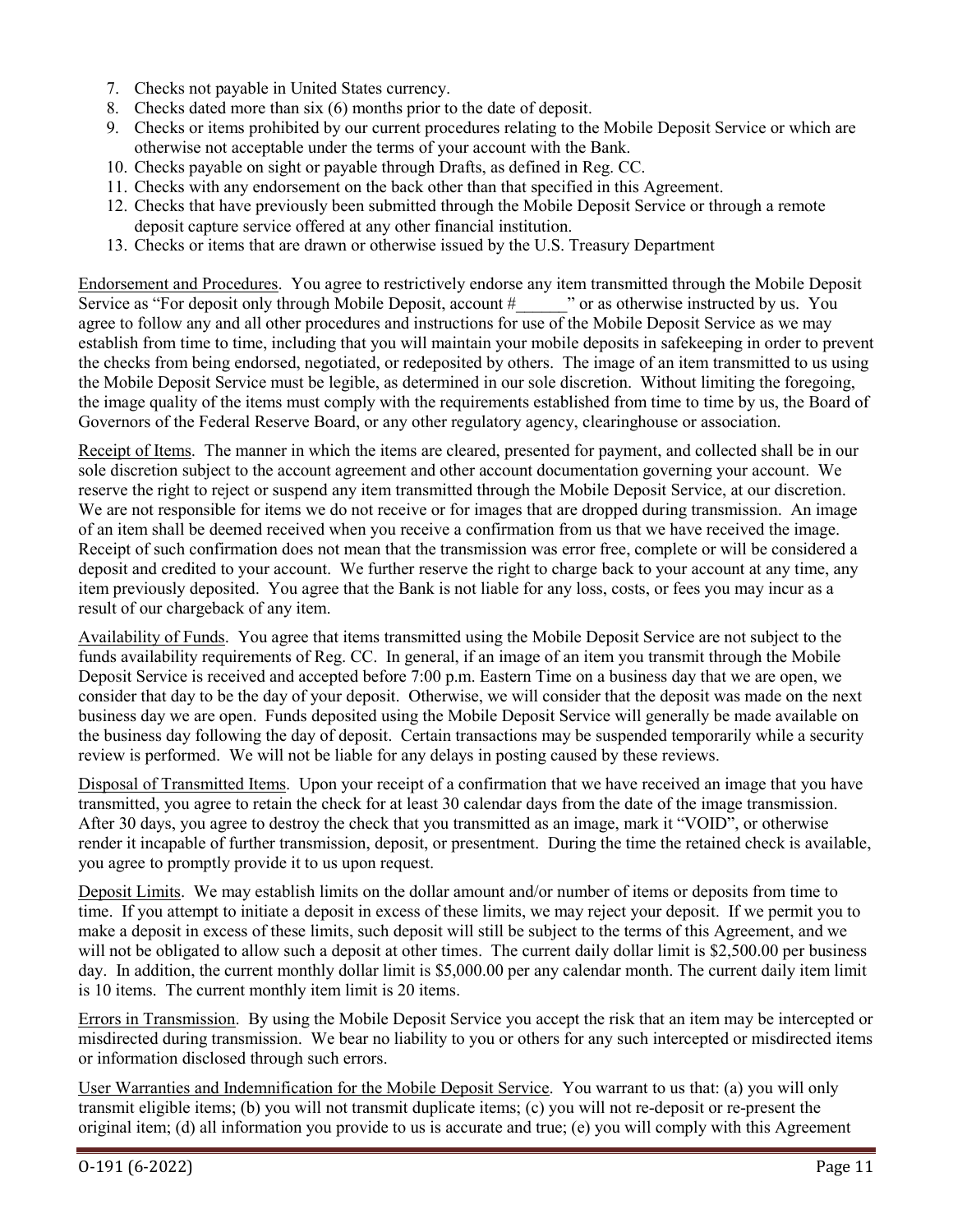and all applicable rules, laws and regulations; and (f) you are not aware of any factor which may impair the collectability of the item. You agree to indemnify and hold us harmless from any loss for breach of this warranty provision. Furthermore, you agree to cooperate with us in the investigation of unusual transactions, poor quality transmissions, and resolution of customer claims, including by providing, upon request and without further cost, any originals or copies of items deposited through the Mobile Deposit Service in your possession and your records relating to such items and transmissions.

Termination of Mobile Deposit Service. You may terminate your participation in the Mobile Deposit Service by calling the Customer Care Center at 1-866-764-8638. We reserve the right to change or cancel the Mobile Deposit Service at any time without notice. We may also suspend your access to Mobile Deposit Service at any time without notice and for any reason, including but not limited to, your non-use of the Mobile Deposit Service. You agree that we will not be liable to you or any third party for any modification or discontinuance of the Mobile Deposit Service. If you fail to use the Mobile Deposit Service for 180 days, the Bank may discontinue your access to the service.

**18. Our Liability for Failure to Make Transfers or Payments (For Consumer Accounts Only).** The Bank's liability for failure to make transfers or payments as defined in Regulation E applies to consumer accounts only. Please review the Electronic Fund Transfers Act Disclosure for additional information regarding your rights with respect to electronic payments and transfers. The Disclosure also sets forth the limitations on the Bank's liability for incomplete transactions.

**19. Electronic Fund Transfers Disclosure (For Consumers Only).** The Bank's Electronic Fund Transfers Act Disclosure governs the terms and conditions which will apply when consumers use the Bank's Electronic Fund Transfer (EFT) services. Federal regulations under Regulation E for electronic fund transfers apply only to consumer accounts. The primary objective of Regulation E is the protection of individual consumers engaging in electronic fund transfers and remittance transfers. Please review the Electronic Fund Transfers Act Disclosure for additional information regarding your rights, responsibilities, and liabilities while using EFT services.

**20. Error Resolution (For Consumers Only).** In case you have errors or questions about your electronic transactions, you should contact the Bank at 1-866-764-8638, Monday through Friday 8:00 a.m. to 6:00 p.m. or write us at Deposit Operations Department, 1 Tallman Road, Canton, New York 13617, or send us electronic mail at: Corpcom@CBNA.com, as soon as you can. Please review the Electronic Fund Transfers Act Disclosure for additional information regarding the error resolution process and important rights, responsibilities, limitations, and liabilities you have for reporting errors.

**21. New Features; Modifications; Termination.** We have the right to change this Agreement, and where required, we will notify you in writing by electronic mail or regular mail or by posting the updated terms on the online system at least 21 days before the effective date of any change that will:

- 1. increase any fees or charges or your liability;
- 2. reduce the electronic fund transfer services available to you; or
- 3. place stricter limits on the frequency of transactions.

No advance notice is required for changes that are necessary for security reasons. By using any new or modified features when they become available, you agree to be bound by the rules concerning these features.

We reserve the right to, at any time, terminate any of the Services which are described herein, by giving you notice. You may at any time, terminate any of the Services to which you subscribe by giving us written notice. Termination will not affect any of our rights or your obligations arising under this Agreement prior to termination.

In the event you wish to discontinue the Services, you must contact the Bank by either calling our Customer Care Center at 1-866-764-8638 or submitting your request in writing. Any written notice of service discontinuance must be supplied ten (10) days prior to the actual discontinuation date and must be sent to Community Bank, N.A., Attn: Customer Care Center, 1 Tallman Road, Canton, New York 13617. The Bank reserves the right to terminate use of the Services and this Agreement in whole or in part at any time, without prior notice. Neither termination nor discontinuation shall affect your liability or obligation under this Agreement.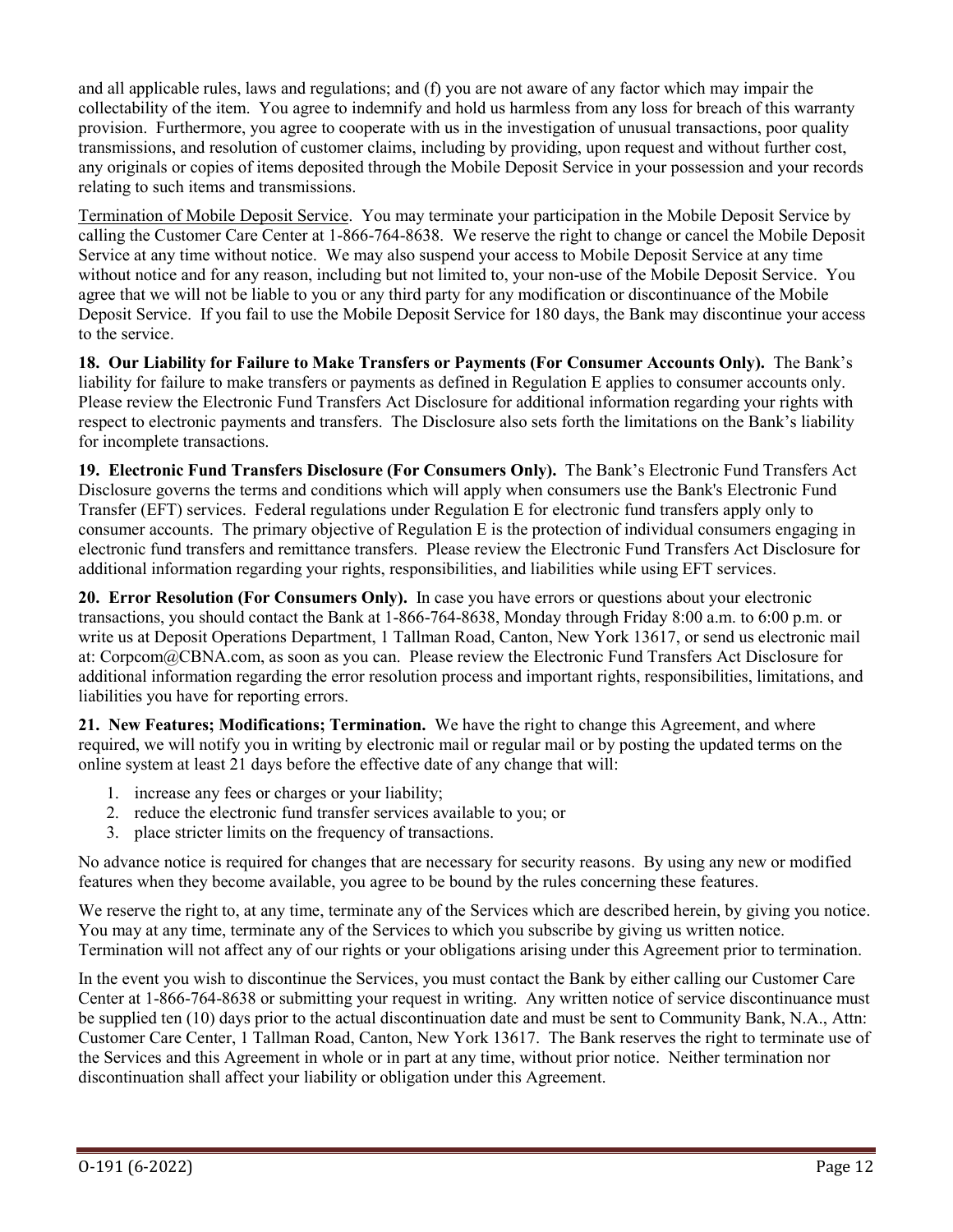## **22. Limitation of Warranties and Liability; Disclaimer of Warranties**

BECAUSE OF THE POSSIBILITY OF HUMAN AND MECHANICAL ERROR AS WELL AS OTHER FACTORS, THE ONLINE SYSTEM (INCLUDING ALL INFORMATION AND MATERIALS CONTAINED ON THE ONLINE SYSTEM) IS PROVIDED "AS IS" "AS AVAILABLE". THE BANK AND THIRD PARTY DATA PROVIDERS ARE NOT PROVIDING ANY WARRANTIES AND REPRESENTATIONS REGARDING THE ONLINE SYSTEM. THE BANK AND THIRD PARTY DATA PROVIDERS DISCLAIM ALL WARRANTIES AND REPRESENTATIONS OF ANY KIND WITH REGARD TO THE ONLINE SYSTEM, INCLUDING ANY IMPLIED WARRANTIES OF MERCHANTABILITY, NON-INFRINGEMENT OF THIRD PARTY RIGHTS, FREEDOM FROM VIRUSES OR OTHER HARMFUL CODE, OR FITNESS FOR ANY PARTICULAR PURPOSE. FURTHER, THE BANK WILL NOT BE LIABLE FOR ANY DELAY, DIFFICULTY IN USE, INACCURACY OF INFORMATION, COMPUTER VIRUSES, MALICIOUS CODE OR OTHER DEFECT IN THIS ONLINE SYSTEM, OR FOR THE INCOMPATIBILITY BETWEEN THIS ONLINE SYSTEM AND FILES AND THE USER'S BROWSER OR OTHER SITE ACCESSING PROGRAM. NOR WILL THE BANK BE LIABLE FOR ANY OTHER PROBLEMS EXPERIENCED BY THE USER DUE TO CAUSES BEYOND THE BANK'S CONTROL. NO LICENSE TO THE USER IS IMPLIED IN THESE DISCLAIMERS. NOTHING HEREIN SHALL BE CONSTRUED AS LIMITING OR REDUCING THE BANK'S RESPONSIBILITIES AND OBLIGATIONS TO CUSTOMERS IN ACCORDANCE WITH APPLICABLE LAWS AND REGULATIONS.

UNDER NO CIRCUMSTANCES WILL THE BANK BE LIABLE FOR ANY LOST PROFITS, LOST OPPORTUNITY OR ANY INDIRECT, CONSEQUENTIAL, INCIDENTAL, SPECIAL, PUNITIVE, OR EXEMPLARY DAMAGES ARISING OUT OF ANY USE OF OR INABILITY TO USE THE ONLINE SYSTEM OR ANY PORTION THEREOF, REGARDLESS OF WHETHER THE BANK HAS BEEN APPRISED OF THE LIKELIHOOD OF SUCH DAMAGES OCCURRING AND REGARDLESS OF THE FORM OF ACTION, WHETHER IN CONTRACT, WARRANTY, TORT, (INCLUDING NEGLIGENCE), STRICT LIABILITY, OR OTHERWISE.

**23. In the Event of a Dispute; Choice of Law; Entire Agreement**. In the event of a dispute regarding the Services, you and the Bank agree to resolve the dispute pursuant to the terms of this Agreement and the Account Agreement- Terms and Conditions. The applicable law governing this Agreement is set forth in the Account Agreement-Terms and Conditions. You agree that this Agreement is the complete and exclusive statement of the agreement between you and the Bank which supersedes any prior agreement, oral, or written, and any other communications between you and the Bank relating to the Services. If there is a conflict between what a Bank employee says and the terms of this Agreement, the terms of this Agreement shall control. This Agreement and any modifications published by the Bank regarding the Services constitute the entire and only agreement between you and the Bank with respect to the Services.

**24. Assignment**. You may not assign this Agreement to any other party. The Bank may assign this Agreement at any time to an affiliated company or successor. The Bank may also assign or delegate certain of its rights and responsibilities under this Agreement to independent contractors or other third parties.

**25. Headings.** Headings are for reference purposes only.

**26. Indemnification**. You acknowledge and agree that you are personally responsible for your conduct while using the online system and agree to indemnify and hold us and our officers, directors, employees, agents, affiliates and service providers harmless from and against any loss, damage, liability, cost or expense of any kind (including, but not limited to, reasonable attorneys' fees) that we may incur in connection with a third party claim or otherwise, in relation to your use of the online system by anyone using your User Name or User ID, Password, account number, or PIN or your violation of this Agreement or the rights of any third party (including, but not limited to, privacy rights and infringement). Your obligation under this paragraph shall survive termination of this Agreement.

**27. Confidentiality**. We will disclose information to third parties about your account or the transfers you make:

- 1. Where it is necessary for completing transfers;
- 2. In order to verify the existence and condition of your account for a third party, such as a credit bureau or Merchant;
- 3. In order to comply with government agency or court orders;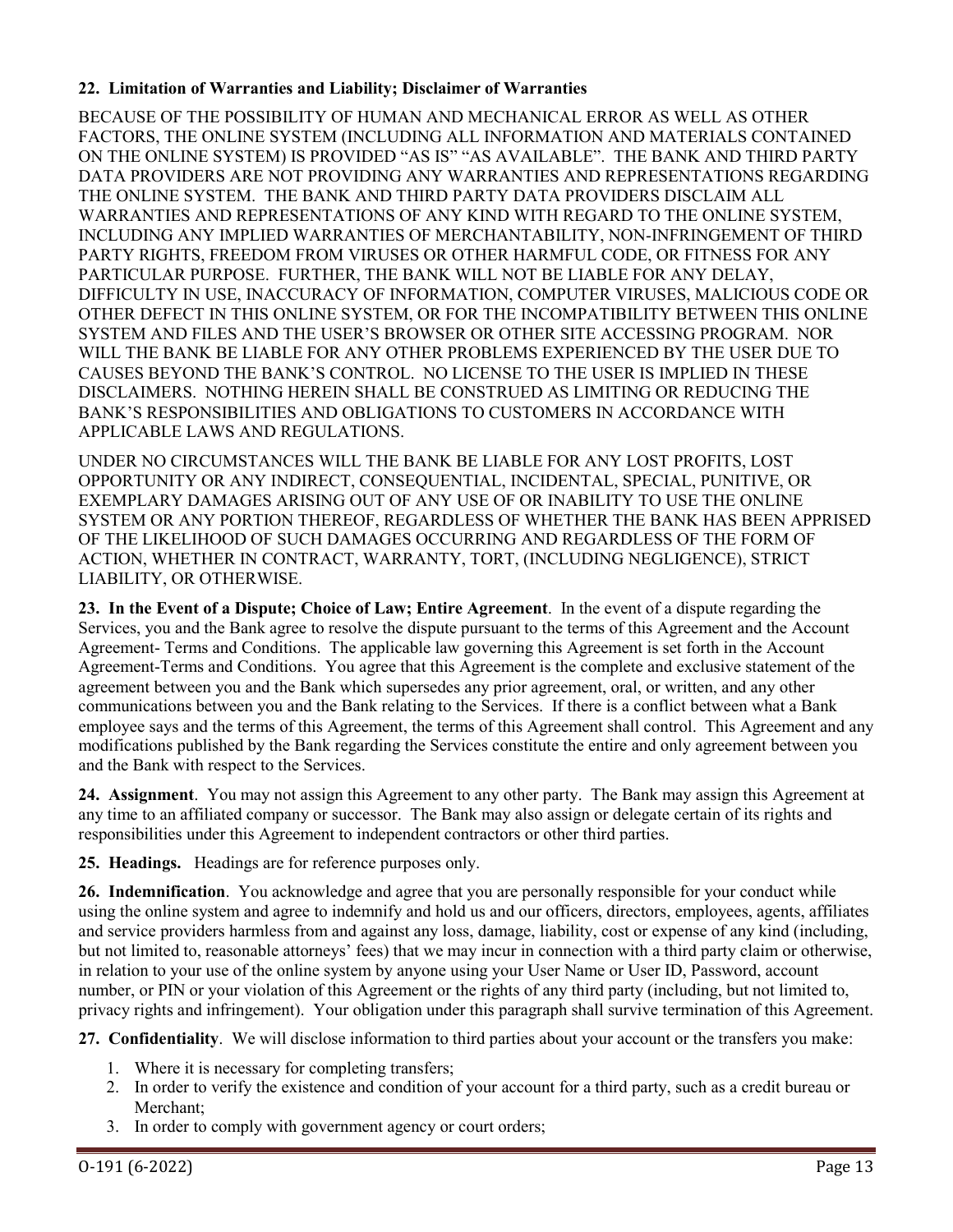- 4. If you give us written permission; or
- 5. As explained in the separate Privacy Disclosure or as permitted by law.

**28. Other Agreements**. In addition to this Agreement, you agree to be bound by and comply with such other written requirements as we may furnish to you in connection with the Services which may be accessed via the online system, including, but not limited to all account agreements, end user license agreements, and with applicable state and federal laws and regulations. To the extent there is a conflict between the terms of this Agreement and your applicable account agreement with us, the terms of your account agreement will control except as may be otherwise stated herein.

**29**. **Authorization to Obtain Credit Reports and Other Information**. You authorize us to check your account, credit, and employment history and obtain a credit report from third parties, including credit reporting agencies, to verify your eligibility for the accounts and services you request.

**30. Ownership and License**. You agree that the Bank retains all ownership and proprietary rights in the Services, associated content, technology, and website(s). Your use of the Services is subject to and conditioned upon your complete compliance with this Agreement. Without limiting the effect of the foregoing, any breach of this Agreement immediately terminates your right to use the Services. Without limiting the restriction of the foregoing, you may not use the Services (a) in any anti-competitive manner, (b) for any purpose which would be contrary to the Bank's business interest, or (c) to the Bank's actual or potential economic disadvantage in any aspect. You may not copy, reproduce, distribute or create derivative works from the content and agree not to reverse engineer or reverse compile any of the technology used to provide the Services.

## **31**. **ARBITRATION AND WAIVER OF CLASS ACTION**

## **IT IS IMPORTANT THAT YOU READ THIS ARBITRATION PROVISION CAREFULLY. IT PROVIDES THAT YOU MAY BE REQUIRED TO SETTLE A CLAIM OR DISPUTE THROUGH ARBITRATION, EVEN IF YOU PREFER TO LITIGATE SUCH CLAIMS IN COURT. YOU ARE WAIVING RIGHTS YOU MAY HAVE TO LITIGATE THE CLAIMS IN A COURT OR BEFORE A JURY. YOU ARE WAIVING YOUR RIGHT TO PARTICIPATE IN A CLASS ACTION LAWSUIT, CLASS ACTION ARBITRATION, OR OTHER REPRESENTATIVE ACTION WITH RESPECT TO SUCH CLAIMS.**

You and the Bank agree that any and all disputes arising out of, affecting, or relating to your accounts, or the products or services the Bank has provided, will provide or has offered to provide to you, and/or any aspect of your relationship with the Bank (hereafter referred to as the "Claims") will be governed by this provision. You agree that any and all Claims that are threatened, made, filed or initiated after this Arbitration and Waiver of Class Action provision ("Arbitration Provision") has taken effect, even if the Claims arise out of, affect or relate to conduct that occurred prior to the effective date, shall, at the election of either you or us, be resolved by binding arbitration administered by the American Arbitration Association ("AAA") in accordance with its applicable rules and procedures for consumer disputes ("Rules"), whether such Claims are in contract, tort, statute, or otherwise. The Rules can be obtained on the AAA website free of charge at www.adr.org; or, a copy of the Rules can be obtained at any Bank branch upon request. Either you or we may elect to resolve a particular Claim through arbitration, even if one of us has already initiated litigation in court related to the Claim, by: (a) making written demand for arbitration upon the other party, (b) initiating arbitration against the other party, or (c) filing a motion to compel arbitration in court. AS A RESULT, IF EITHER YOU OR WE ELECT TO RESOLVE A PARTICULAR CLAIM THROUGH ARBITRATION, YOU WILL GIVE UP YOUR RIGHT TO GO TO COURT TO ASSERT OR DEFEND YOUR RIGHTS UNDER THIS ACCOUNT AGREEMENT (EXCEPT FOR CLAIMS BROUGHT INDIVIDUALLY WITHIN SMALL CLAIMS COURT JURISDICTION, SO LONG AS THE CLAIM REMAINS IN SMALL CLAIMS COURT). The failure to initiate or request arbitration at the beginning of a dispute or claim shall not be construed as a waiver of the right to arbitration. This Arbitration Provision shall be interpreted and enforced in accordance with the Federal Arbitration Act set forth in Title 9 of the U.S. Code to the fullest extent possible, notwithstanding any state law to the contrary, regardless of the origin or nature of the Claims at issue. This Arbitration Provision does not prevent you from submitting any issue relating to your accounts for review or consideration by a federal, state, or local governmental agency or entity, nor does it prevent such agency or entity